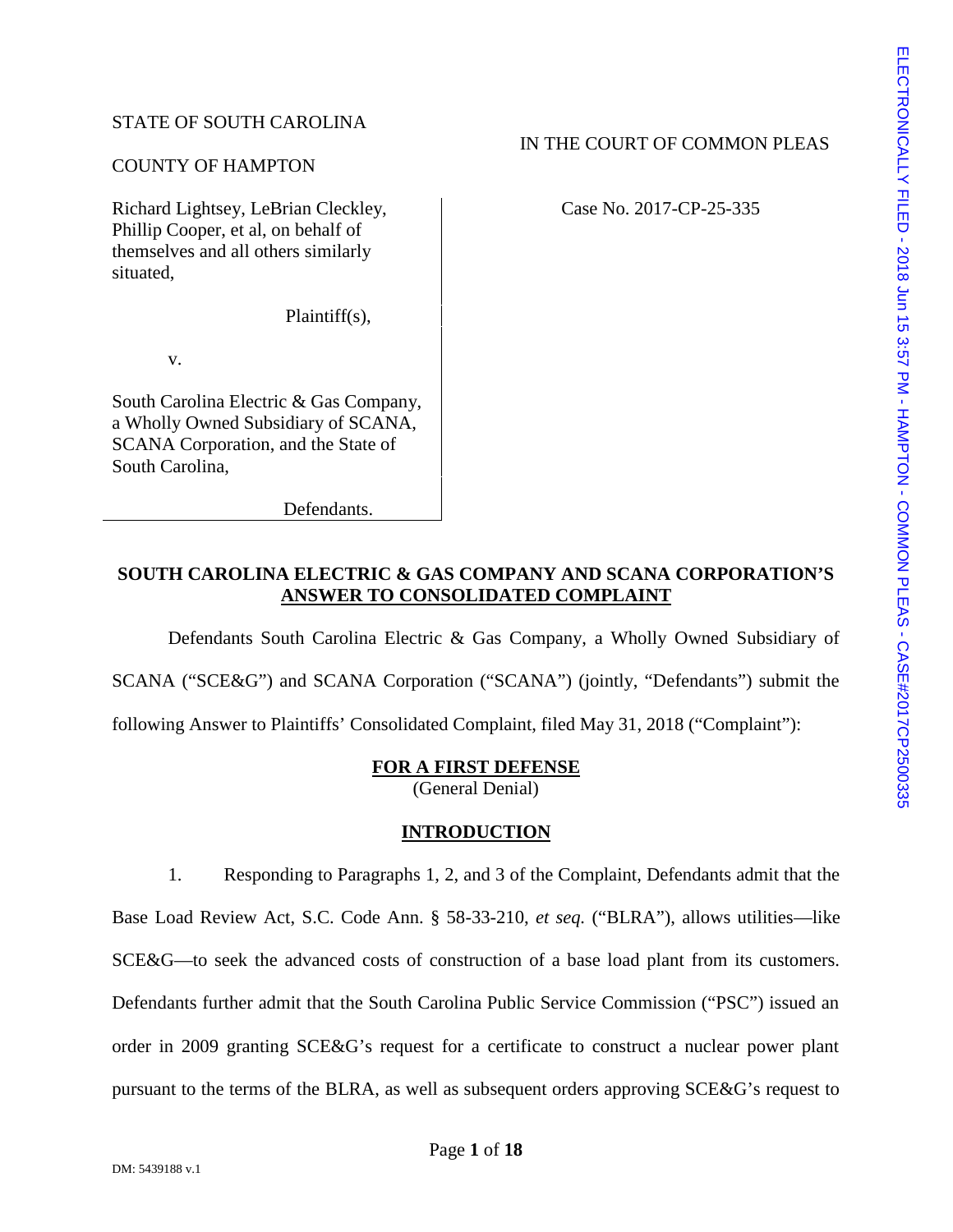bill its ratepayers for costs associated with constructing the nuclear power plants. Defendants deny any remaining allegations in Paragraphs 1, 2, and 3 of the Complaint, except to state that the Press Release from SCE&G dated November 13, 2013, is a publicly available document that speaks for itself.

2. Responding to Paragraphs 4, 5, 6, 7, and 8 of the Complaint, Defendants admit only that on July 31, 2017, SCE&G announced that it was abandoning the Jenkinsville nuclear power plant project, consisting of two new units, units 2 and 3, at the V. C. Summer nuclear bill its intepayers for costs associated with constructing the nuclear power plants. Defendants<br>
deny any remaining allegations in Paragraphs 1, 2, and 3 of the Complaint, except to state that<br>
the Press Release from SCE& remaining allegations in paragraphs 4, 5, 6, 7, and 8 of the Complaint.

3. Defendants deny the allegations of Paragraph 9 of the Complaint.

#### **PARTIES**

4. Defendants currently lack knowledge or information sufficient to form a belief as to the allegations of Paragraphs 10, 11, 12, 13, 14, 15, 16, and 17 of the Complaint.

5. Responding to Paragraph 18 of the Complaint, Defendants admit only that SCE&G is an investor-owned electrical utility, as described in 2007 Act No. 16, § 1(A), and which is reflected in the Editor's Note to S.C. Code Ann. § 58-33-210. Defendants currently lack knowledge or information sufficient to form a belief as to the remaining allegations of Paragraph 18.

6. Responding to Paragraph 19 of the Complaint, Defendants admit only that SCE&G is a South Carolina corporation and that it supplies electricity to customers in South Carolina, including customers in Fairfield, Hampton, and Richland Counties. Defendants deny the remaining allegations of Paragraph 19.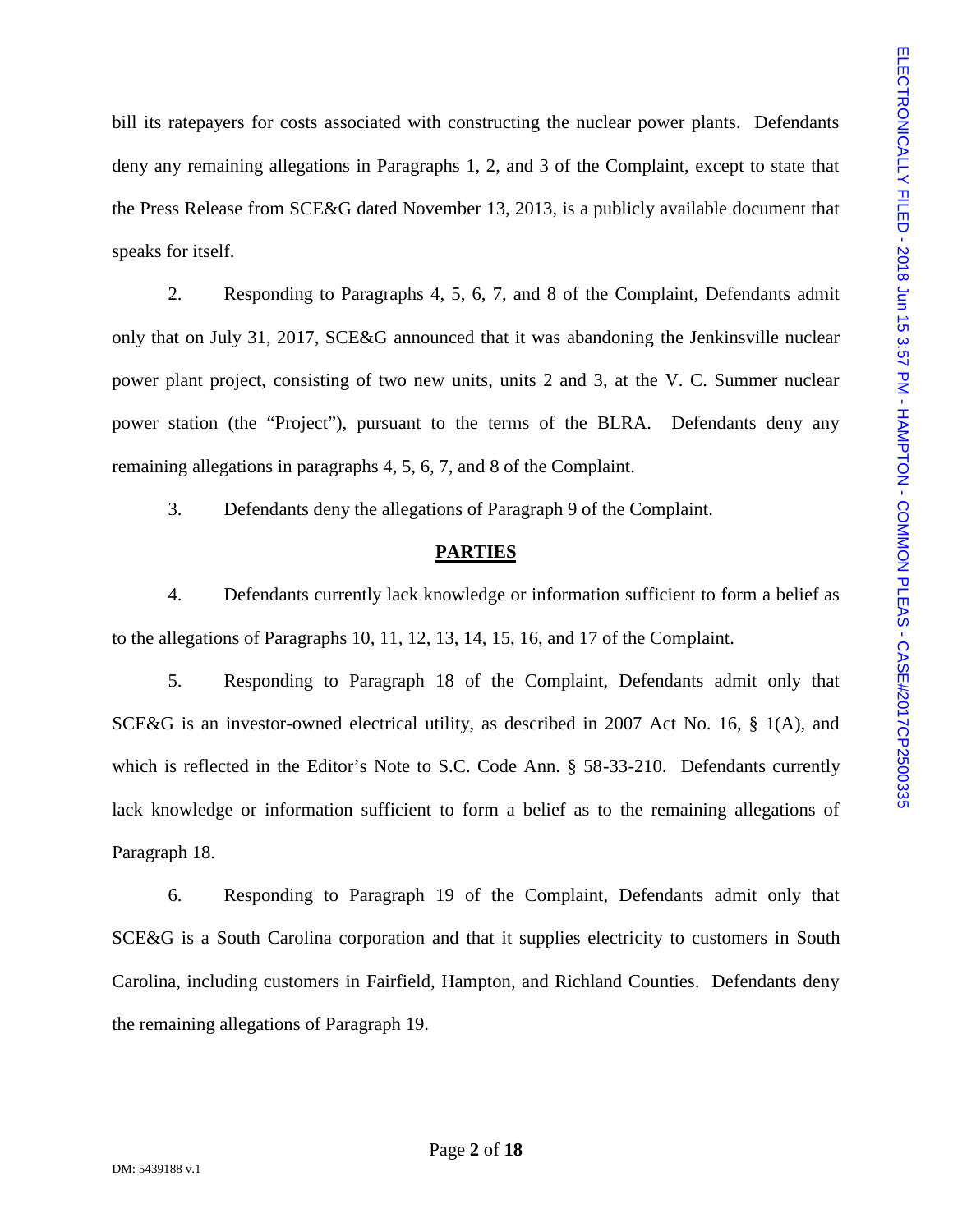7. Defendants admit the allegations of Paragraph 20 of the Complaint to the extent they accurately quote Article IX, § 1 of the South Carolina Constitution and deny any allegations 7. Defendents solmit the allegations of Paragraph 20 of the Completant to the extent<br>they accurately quote Article IX, § 1 of the South Carolina Constitution and deny any allegations<br>of Paragraph 20 that conflict with or purports to summarize.

8. Responding to Paragraph 21 of the Complaint, Defendants admit only that SCANA is a South Carolina corporation and that SCE&G is a wholly owned subsidiary of SCANA. Defendants deny the remaining allegations of Paragraph 21 of the Complaint.

9. Defendants deny the allegations of Paragraph 22 of the Complaint.

#### **JURISDICTION AND VENUE**

10. Responding to Paragraph 23 of the Complaint, Defendants admit only that this court possesses personal jurisdiction over SCE&G and SCANA. Defendants deny that this Court possesses subject matter jurisdiction over this action.

11. Defendants deny the allegations of Paragraph 24 of the Complaint and further allege that venue is proper only in Lexington County where Defendants' home offices are located and where the most substantial part of the acts or omissions giving rise to this action occurred.

12. Responding to Paragraph 25 of the Complaint, Defendants deny that Plaintiffs accurately quote the text of S.C. Code Ann. § 58-33-320, and further deny the allegations of Paragraph 25 of the Complaint to the extent they differ from the actual text of S.C. Code Ann. § 58-33-320.

13. Defendants deny the allegations of Paragraph 26 of the Complaint.

## **FACTUAL ALLEGATIONS AS TO DEFENDANTS SCE&G AND SCANA**

14. Defendants admit the allegations of Paragraphs 27 and 28 of the Complaint.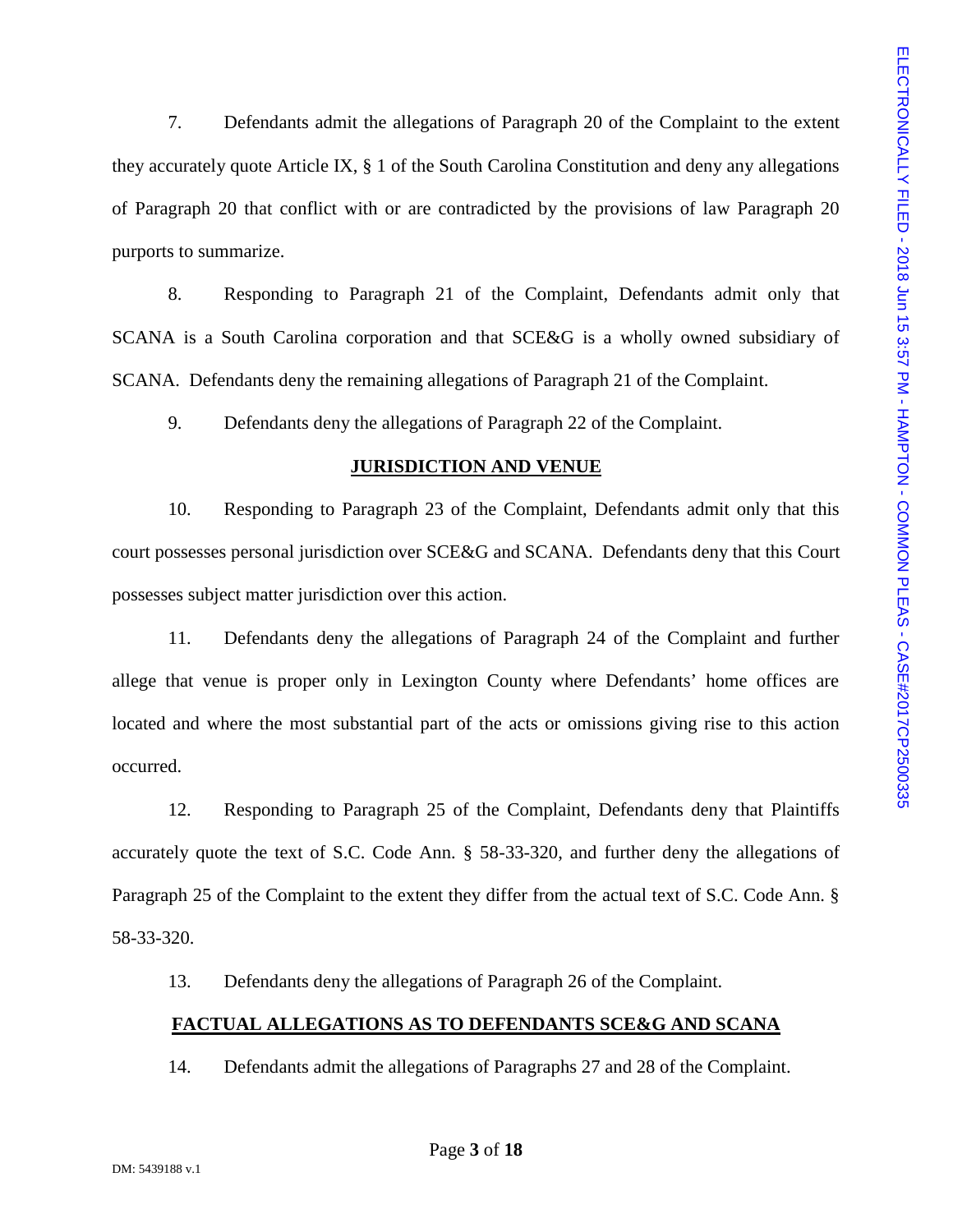15. Responding to Paragraphs 29, 30, 31, and 32 of the Complaint, Defendants admit only that the BLRA became law on May 3, 2007. Defendants deny the remaining allegations of or editor's note thereto they purport to summarize or quote.

16. Defendants deny the allegations of Paragraphs 33 and 34 of the Complaint.

17. In response to the allegations of Paragraph 35 of the Complaint, Defendants refer to the text of the BLRA and the record of proceedings before the PSC related to the Project as the best evidence of their contents. Defendants deny the allegations in Paragraph 35 to the extent they are inconsistent with the text of the BLRA or the PSC record.

18. Defendants deny the allegations of Paragraphs 36 and 37 of the Complaint.

15. Responding to Paragraphs 29, 30, 31, and 32 of the Complaint, Defendants achit and<br>
only that the BLRA became law on May 3, 2007. Defendants deny the remaining allegations of<br>
Paragraphs 29, 30, 31, and 32 to the exte 19. In response to the allegations of Paragraphs 38, 39, 40, and 41 of the Complaint, Defendants refer to the text of the BLRA and the public record of proceedings before the PSC related to the Project as the best evidence of their contents. Defendants deny the allegations in Paragraphs 38, 39, 40, and 41 to the extent they are inconsistent with the text of the BLRA or the PSC record.

20. Defendants deny the allegations of Paragraph 42, 43, and 44 of the Complaint and refer to the public record of proceedings before the PSC related to the Project as the best evidence of their contents.

21. In response to the allegations of Paragraphs 45 and 46 of the Complaint, Defendants refer to the text of the BLRA and the record of proceedings before the PSC related to the Project as the best evidence of their contents. Defendants deny the allegations in Paragraphs 45 and 46 to the extent they are inconsistent with the text of the BLRA or the PSC record.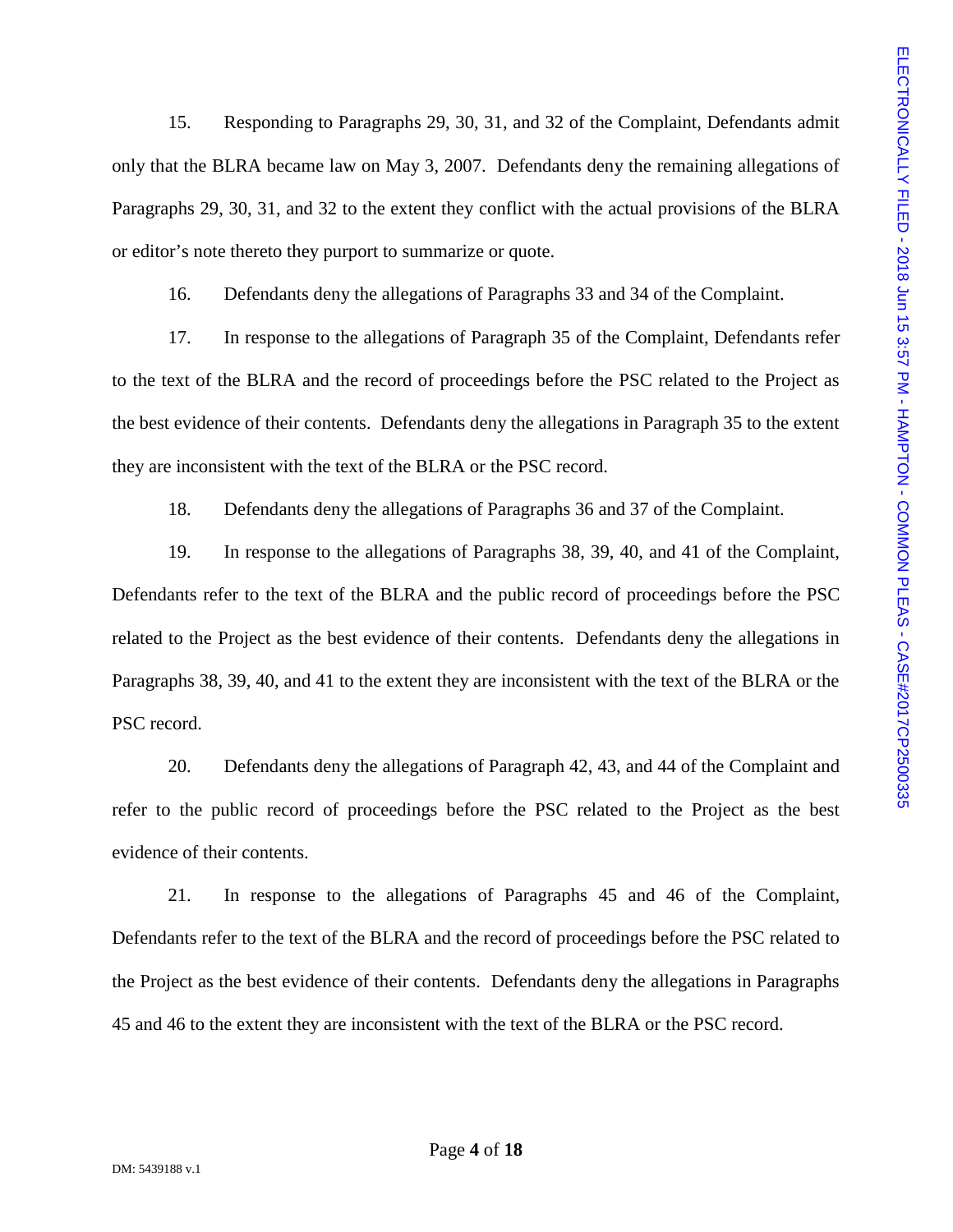all subparts), 55, 56, 57, 58, and 59 of the Complaint.

22. Defendants deny the allegations of Paragraphs 47, 48, 49, 50, 51, 52, 53, 54 (and  $\frac{1}{2}$ <br>
22. Responding to Paragraph 60 of the Complaint, Defendants admit only that<br>
23. Responding to Paragraph 60 of the Complaint 23. Responding to Paragraph 60 of the Complaint, Defendants admit only that SCE&G continued with the Project and appeared before the PSC in connection with revised rates proceedings after it received a report from the Bechtel Power Corporation. Defendants further respond that the public record of proceedings before the PSC related to the Project represents the best evidence of its contents. Defendants deny the remaining allegations of Paragraph 60 to the extent they are inconsistent with the PSC record.

24. Defendants deny the allegations of Paragraph 61 of the Complaint.

25. In response to the allegations of Paragraph 62 of the Complaint, Defendants refer to the public record of proceedings before the PSC related to the Project as the best evidence of its contents. Defendants deny the allegations in Paragraph 62 to the extent they are inconsistent with the PSC record.

26. Defendants admit the allegations of Paragraph 63 of the Complaint.

27. Responding to the allegations of Paragraph 64 of the Complaint, Defendants admit only that Westinghouse declared bankruptcy. Defendants deny the remaining allegations of Paragraph 64.

28. Responding to the first sentence of Paragraph 65 of the Complaint, Defendants allege that their respective representations speak for themselves and deny any allegations inconsistent with Defendants' actual representations. Defendants deny the allegations in the second sentence of Paragraph 65.

29. Responding to the allegations of Paragraph 66 of the Complaint, Defendants admit only that on July 27, 2017, Defendants announced that SCE&G had reached a settlement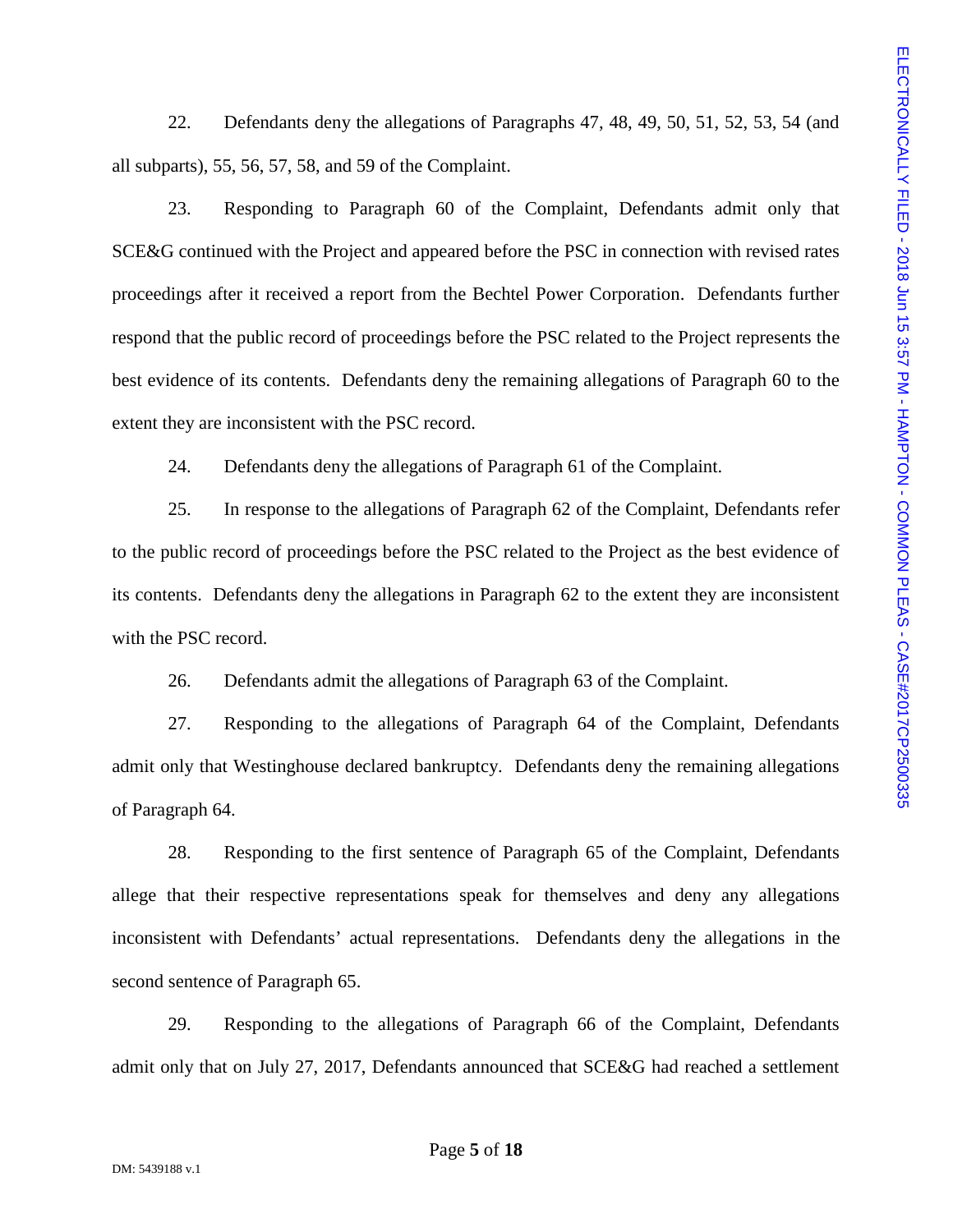to the Project. Defendants deny the remaining allegations of Paragraph 66.

30. Defendants deny the allegations of Paragraph 67 of the Complaint.

31. Responding to Paragraph 68 of the Complaint, Defendants admit only that on July 31, 2017, SCE&G announced that it was ceasing further construction of the Project. Defendants deny the remaining allegations of Paragraph 68.

with Toshiba in full satisfaction of Toshiba's guaranty of Westinghouse's obligations with regard<br>
to the Project. Defendants deny the remaining allegations of Paragraph 65.<br>
30. Defendants deny the allegations of Paragra 32. Responding to Paragraph 69 of the Complaint, Defendants admit only that on August 1, 2017, SCE&G filed a petition with the PSC seeking an order amending the capital cost schedule, construction schedule, and other terms and conditions of orders concerning the Project to reflect SCE&G's decision, as of July 31, 2017, to abandon construction of the Project. Defendants further allege that SCE&G's PSC filing speaks for itself and that the public record of proceedings before the PSC related to the Project represents the best evidence of its contents. Defendants deny the remaining allegations of Paragraph 69 to the extent they are inconsistent with the PSC record.

33. Defendants deny the allegations of Paragraphs 70, 71 (and all subparts), and 72 of the Complaint.

#### **FACTUAL ALLEGATIONS AS TO DEFENDANTS THE STATE OF SOUTH CAROLINA, SCE&G, AND SCANA**

34. Responding to Paragraph 73 of the Complaint, Defendants repeat and reallege their answers to each previous paragraph of the Complaint as though fully set forth herein.

35. Responding to the Paragraphs 74 and 75 of the Complaint, Defendants admit only that the South Carolina General Assembly passed the BLRA in 2007. Defendants currently lack knowledge or information sufficient to form a belief as to the remaining allegations of Paragraphs 74 and 75.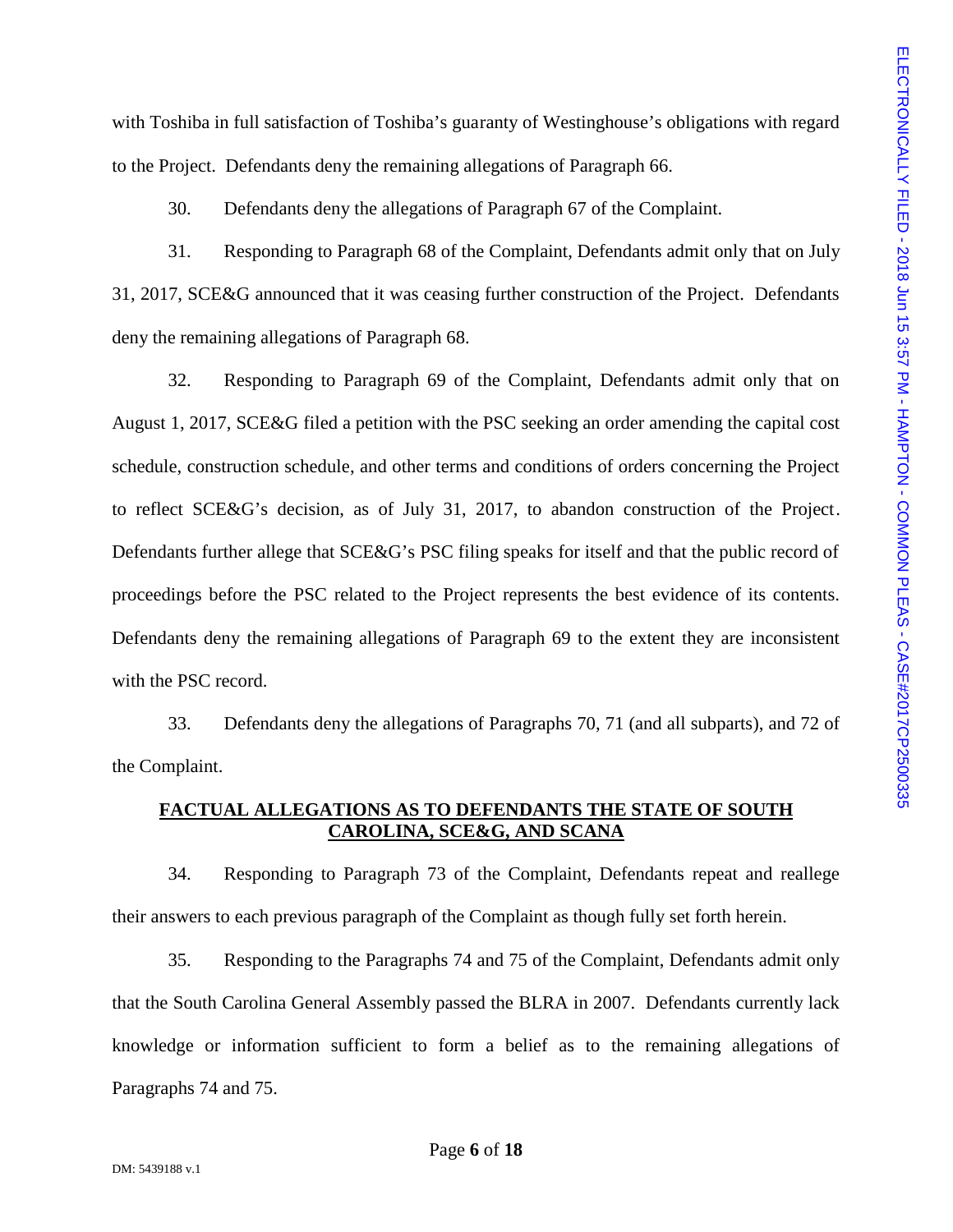36. Defendants admit the allegations of Paragraph 76 of the Complaint.

Complaint, Defendants allege that the text of the BLRA, applicable regulations, and other pertinent code sections purported to be summarized or quoted in these Paragraphs speak for themselves, and Defendants deny any allegations to the extent they conflict with the actual law they purport to summarize or quote.

38. Responding to Paragraph 89 of the Complaint, Defendants admit only that in 2008, SCE&G began the process for submitting its application to the PSC for approval of the Project pursuant to the BLRA. Defendants deny the remaining allegations of Paragraph 89.

36. Defendants admit the allegations of Paragraph 76 of the Complaint.<br>
37. Responding to Paragraphs 77, 78, 79, 80, 81, 82, 83, 84, 85, 86, 87, and 88 of the<br>
37. Responding to Paragraphs 77, 78, 79, 80, 81, 82, 83, 84, 39. Responding to Paragraph 90 of the Complaint, Defendants admit only that the PSC approved SCE&G's Combined Application with regard to the Project in 2009, and thereafter SCE&G applied for and received approval for nine revised rates in proceedings before the PSC under the applicable provisions of the BLRA. Defendants further respond that the record of proceedings before the PSC related to the Project and the text of applicable law, including the BLRA, represent the best evidence of their contents and deny the remaining allegations of Paragraph 90 to the extent they are inconsistent with the PSC record and applicable law. 36. Defendants admit the allegations of Puragraph 76 of the Complaint.<br>
37. Responding to Paragraphs 77, 78, 79, 80, 81, 82, 83, 84, 85, 86, 87, and 88 of the<br>
Complaint, Defendants allege that the text of the BLRA, appli

40. Responding to Paragraphs 91 and 92 of the Complaint, Defendants refer to the text of the BLRA and record of proceedings in front of the PSC as the best evidence of their contents. Defendants deny the allegations in Paragraphs 91 and 92 of the Complaint to the extent they contradict the text of the BLRA or record of proceedings before the PSC related to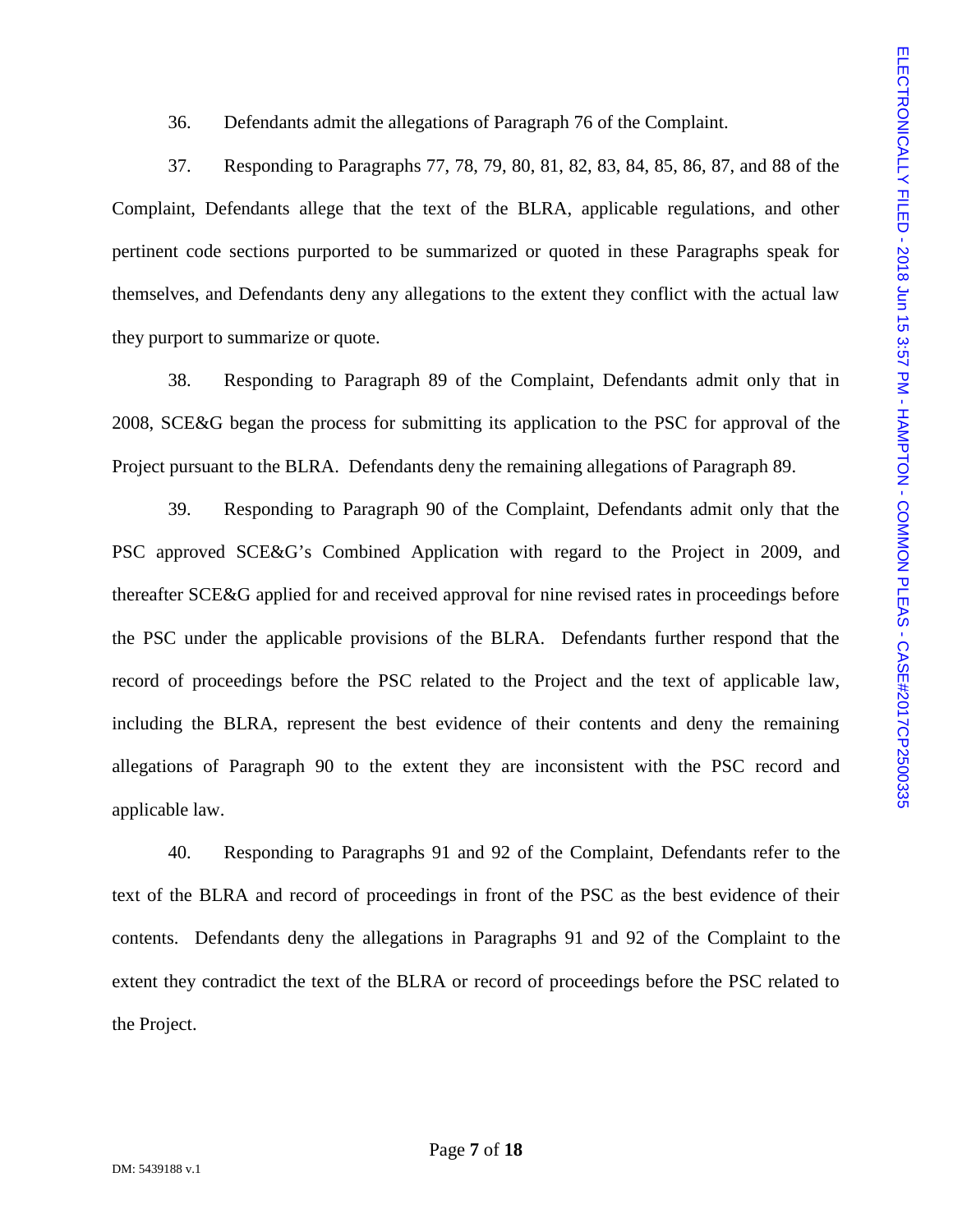41. Responding to Paragraph 93 of the Complaint, Defendants admit only that SCE&G announced its intention to abandon the Project on July 31, 2017. In further response, Defendants refer to the public record of proceedings before the PSC related to the Project. record of proceedings before the PSC.

41. Responding to Paragraph 93 of the Complaint, Defendants achit only that<br>SCE&G amounced its intention to abandon the Project on July 31, 2017. In further response,<br>Defendants refer to the public record of proceedings b 42. In response to the allegations in Paragraphs 94, 95, 96, and 97 of the Complaint, Defendants refer to the text of the BLRA, applicable regulations, and other pertinent code sections and the record of proceedings before the PSC related to the Project as the best evidence of their contents. Defendants deny the allegations in Paragraphs 94, 95, 96, and 97 of the Complaint to the extent they contradict the actual law or the record of proceedings before the PSC related to the Project. Defendants deny any remaining allegations in Paragraphs 94, 95, 96, and 97 of the Complaint.

43. Defendants deny the allegations of Paragraphs 98 and 99 of the Complaint.

44. In response to the allegations in Paragraph 100 of the Complaint, Defendants admit only that Plaintiffs seek an order from the Court, but deny that the BLRA is unconstitutional and deny that Plaintiffs are entitled to any form of relief.

#### **CLASS ALLEGATIONS**

45. Responding to Paragraph 101 of the Complaint, Defendants repeat and reallege their answers to each previous paragraph of the Complaint as though fully set forth herein.

46. In response to the allegations of Paragraphs 102, 103, 104, 105, 106 (and all subparts), 107, 108, 109, 110, 111, 112, 113, 114, and 115 of the Complaint, Defendants admit that Plaintiffs seek to represent a purported class as defined in Paragraph 104 of the Complaint, but Defendants deny that certification of a class would be appropriate for any of the claims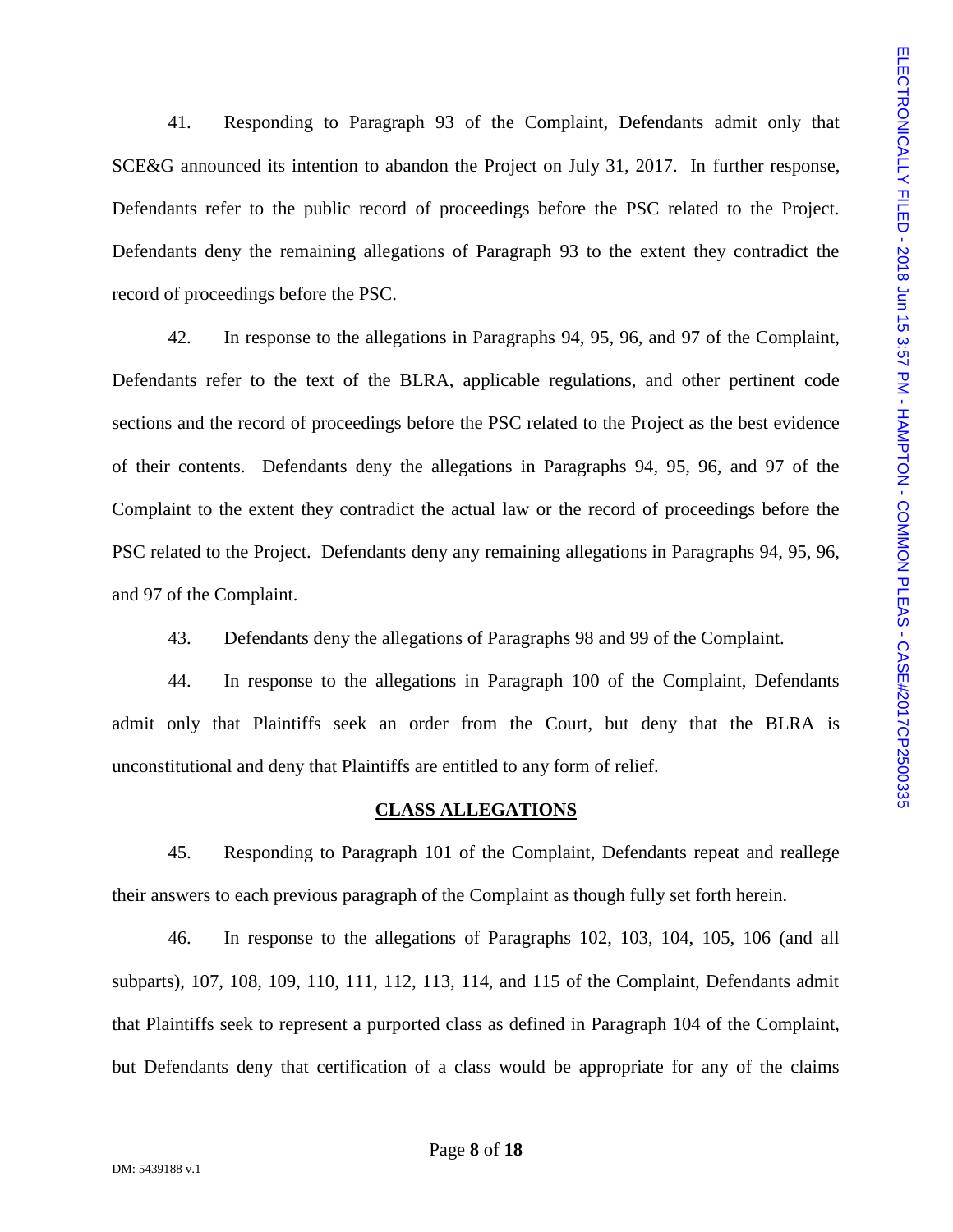asserted in the Complaint, deny that the necessary factors for class action treatment exist for this deserted in the Complaint, deny that the necessary factors for class action treatment exist for this<br>
ease, deny that the alleged class definitions are appropriate, and deny that Plaintiffs or any<br>
putative class member a putative class member are entitled to any legal or equitable relief in this lawsuit.

## **COUNT ONE OF THE COMPLAINT**

(Restitution/Unjust Enrichment)

47. Responding to Paragraph 116 of the Complaint, Defendants repeat and reallege their answers to each previous paragraph of the Complaint as though fully set forth herein.

48. Defendants deny the allegations of Paragraphs 117, 118, 119, 120, 121, 122, 123, 124, 125, and 126 of the Complaint, except they admit only that SCE&G has terminated construction of the Project and received a settlement from Toshiba.

## **COUNT TWO OF THE COMPLAINT**

(Negligence and/or Gross Negligence)

49. Responding to Paragraph 127 of the Complaint, Defendants repeat and reallege their answers to each previous paragraph of the Complaint as though fully set forth herein.

50. Defendants deny the allegations of Paragraphs 128 (and all subparts), 129 (and all subparts), 130, and 131 of the Complaint.

## **COUNT THREE OF THE COMPLAINT** (Waste)

51. Responding to Paragraph 132 of the Complaint, Defendants repeat and reallege their answers to each previous paragraph of the Complaint as though fully set forth herein.

52. Defendants deny the allegations of Paragraphs 133, 134 (and all subparts), 135, 136, and 137 of the Complaint.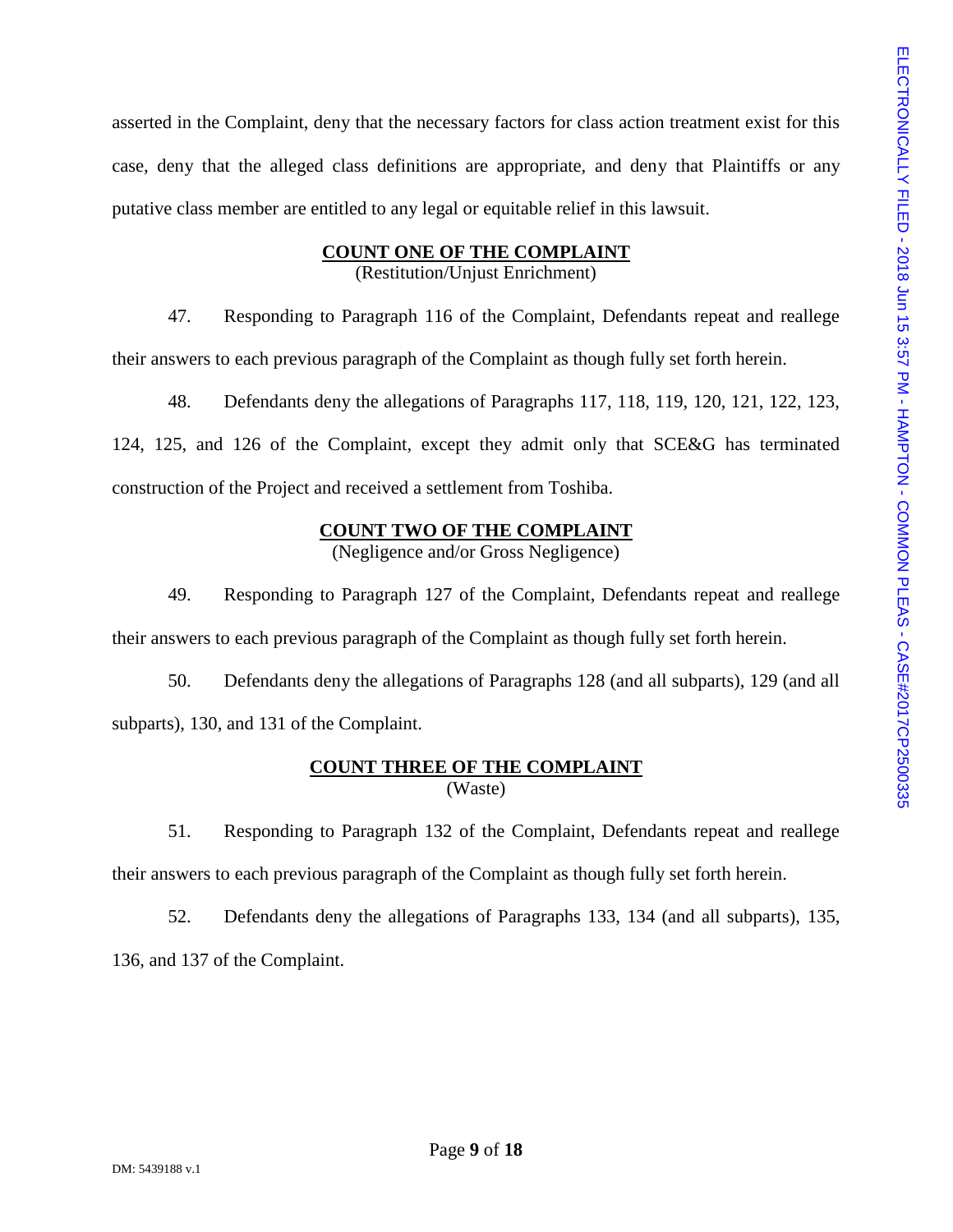### **COUNT FOUR OF THE COMPLAINT** (Breach of Fiduciary Duty)

their answers to each previous paragraph of the Complaint as though fully set forth herein.

**EXECT THE COMPLAINT**<br>
(Breach of Fiduciary Duty)<br>
53. Responding to Paragraph 138 of the Complaint, Defendants repeat and reallege<br>
swers to each previous paragraph 139 of the Complaint, Defendants admit only that<br>
54. R 54. Responding to Paragraph 139 of the Complaint, Defendants admit only that SCE&G is a wholly-owned subsidiary of SCANA Corporation, which is a publicly held company whose shares are traded on the New York Stock Exchange, and that SCE&G is a regulated utility under South Carolina law by the PSC. Defendants deny the remaining allegations of Paragraph 139.

55. Defendants deny the allegations of Paragraphs 140, 141, 142, 143, 144, 145 (and all subparts), and 146 of the Complaint.

# **COUNT FIVE OF THE COMPLAINT**

(Breach of Contract and/or Implied Breach of Contract)

56. Responding to paragraph 147 of the Complaint, Defendants repeat and reallege their answers to each previous paragraph of the Complaint as though fully set forth herein.

57. Defendants deny the allegations of Paragraphs 148, 149, 150, 151, 152, and 153 of the Complaint.

# **COUNT SIX OF THE COMPLAINT**

(Promissory Estoppel)

58. Responding to paragraph 154 of the Complaint, Defendants repeat and reallege their answers to each previous paragraph of the Complaint as though fully set forth herein.

59. Defendants deny the allegations of Paragraphs 155, 156, 157, 158, 159, and 160 of the Complaint.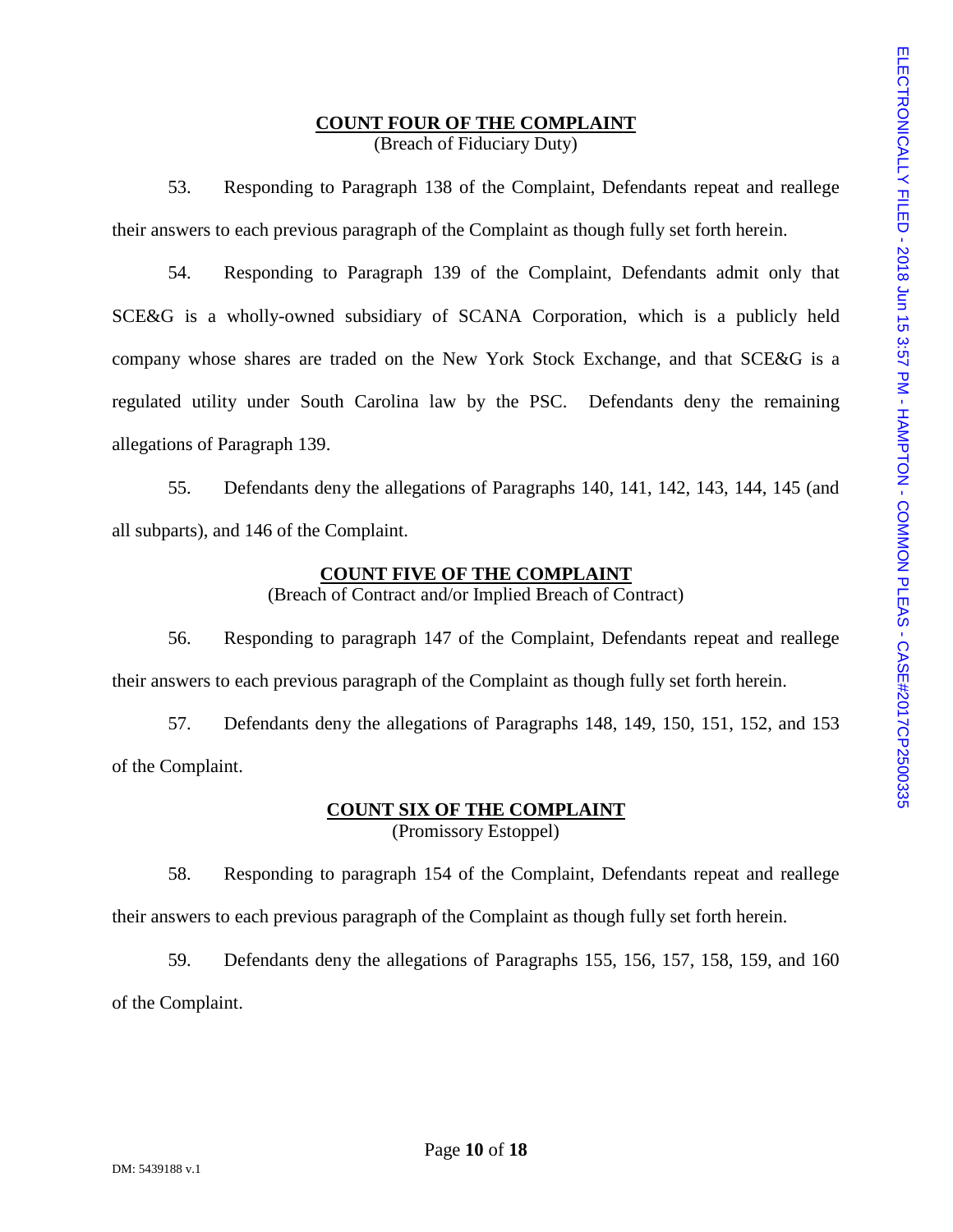## **COUNT SEVEN OF THE COMPLAINT** (Constructive Trust)

**EXERY OF THE COMPLAINT**<br>
(Constructive Trass)<br>
60. Responding to paragraph 161 of the Complaint, Defendants repeat and reallege<br>
swers to each previous paragraph of the Complaint, Defendants at the street of the Complain their answers to each previous paragraph of the Complaint as though fully set forth herein.

61. Defendants deny the allegations of Paragraphs 162, 163, 164, 165, 166, 167, 168, 169, and 170 of the Complaint.

# **COUNT EIGHT OF THE COMPLAINT** (Money Had and Received)

62. Responding to Paragraph 171 of the Complaint, Defendants repeat and reallege their answers to each previous paragraph of the Complaint as though fully set forth herein.

63. Defendants deny the allegations of Paragraphs 172, 173, 174, and 175 of the Complaint.

# **COUNT NINE OF THE COMPLAINT**

(Violation of the Guarantee of Equal Protection of the Law)

64. Responding to Paragraph 176 of the Complaint, Defendants repeat and reallege their answers to each previous paragraph of the Complaint as though fully set forth herein.

65. Defendants deny the allegations of Paragraphs 177, 178, 179, and 180 of the Complaint.

# **COUNT TEN OF THE COMPLAINT**

(Violation of the Guarantee of Procedural and Substantive Due Process)

66. Responding to Paragraph 181 of the Complaint, Defendants repeat and reallege their answers to each previous paragraph of the Complaint as though fully set forth herein.

67. Defendants deny the allegations of Paragraphs 182, 183, 184, 185, and 186 of the

Complaint and refer to the text of the BLRA, applicable regulations, and other pertinent sections

of the code as the best evidence of their contents.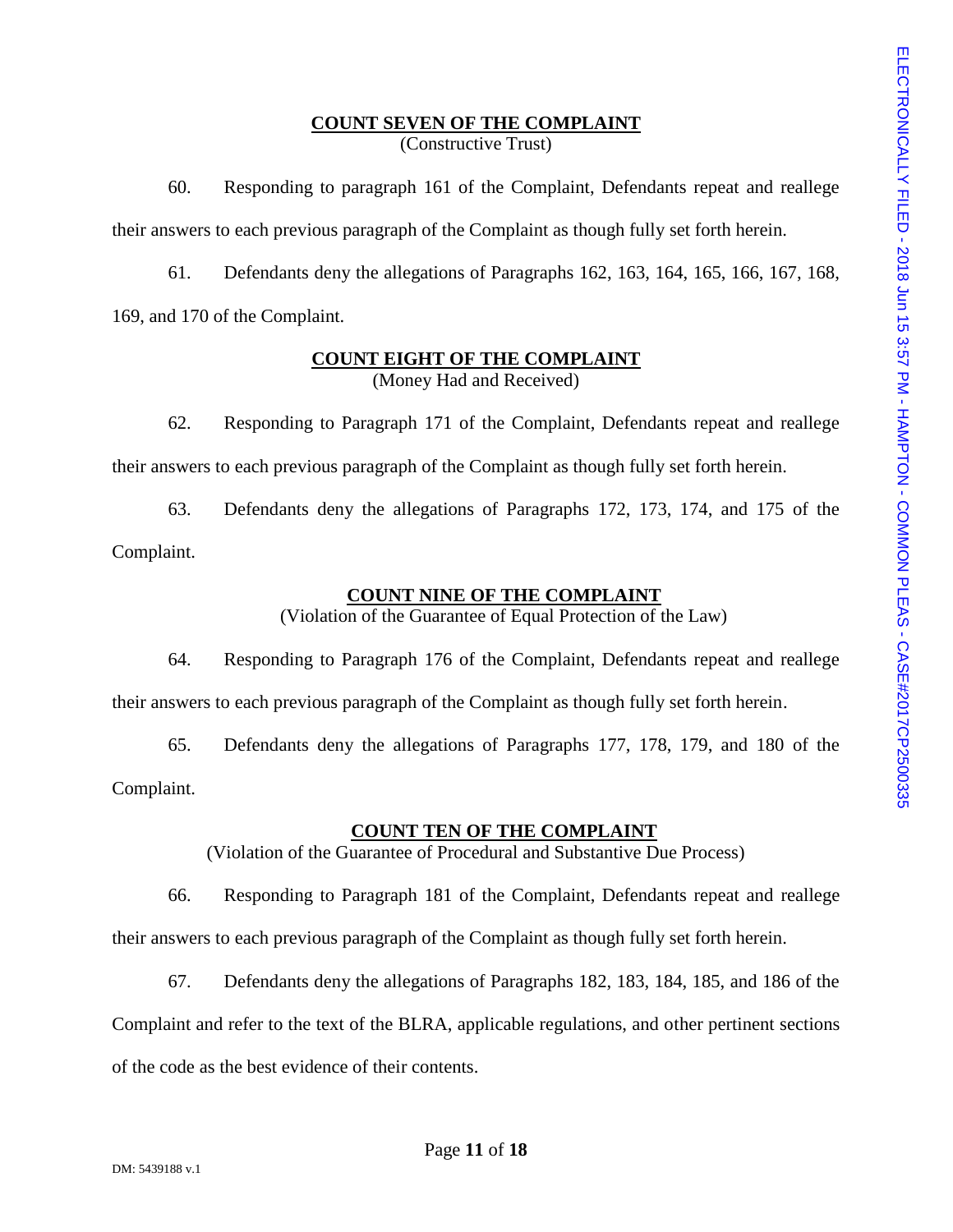#### **COUNT ELEVEN OF THE COMPLAINT**

(Unconstitutional Taking in Violation of the 5th Amendment, and Art. I, § 13 S.C. Constitution)

their answers to each previous paragraph of the Complaint as though fully set forth herein.

**EXERT OF THE COMPLAINT**<br>
CONSTITUTE COMPLAINT<br>
Constitution)<br>
68. Responding to Paragraph 187 of the Complaint, Defendants repeat and reallege<br>
swers to each previous paragraph of the Complaint, Defendants repeat and rea 69. Defendants deny the allegations of Paragraphs 188 and 189 of the Complaint to the extent that such allegations conflict with the actual statutory language Paragraphs 188 and 189 purport to summarize and refer to the actual text of the BLRA as the best evidence of its contents.

70. Defendants deny the allegations of Paragraphs 190, 191, and 192 of the Complaint.

#### **COUNT TWELVE OF THE COMPLAINT**

(Declaratory Judgment Pursuant to S.C. Code Ann. § 15-53-10, *et seq.*)

71. Responding to Paragraph 193 of the Complaint, Defendants repeat and reallege their answers to each previous paragraph of the Complaint as though fully set forth herein.

72. Defendants deny the allegations of Paragraph 194 of the Complaint to the extent that such allegations conflict with the actual statutory language Paragraph 194 purports to summarize and refers to the actual text of the referenced statute as the best evidence of its contents.

73. Responding to Paragraphs 195 and 196 of the Complaint, Defendants admit only that Plaintiffs are requesting a declaration from the Court but deny that Plaintiffs are entitled to such declaration or any of the relief requested in Paragraphs 195 and 196 of the Complaint.

74. Defendants deny that Plaintiffs are entitled to a jury trial or entitled to any of the relief sought in their Prayer for Relief, including all subparagraphs.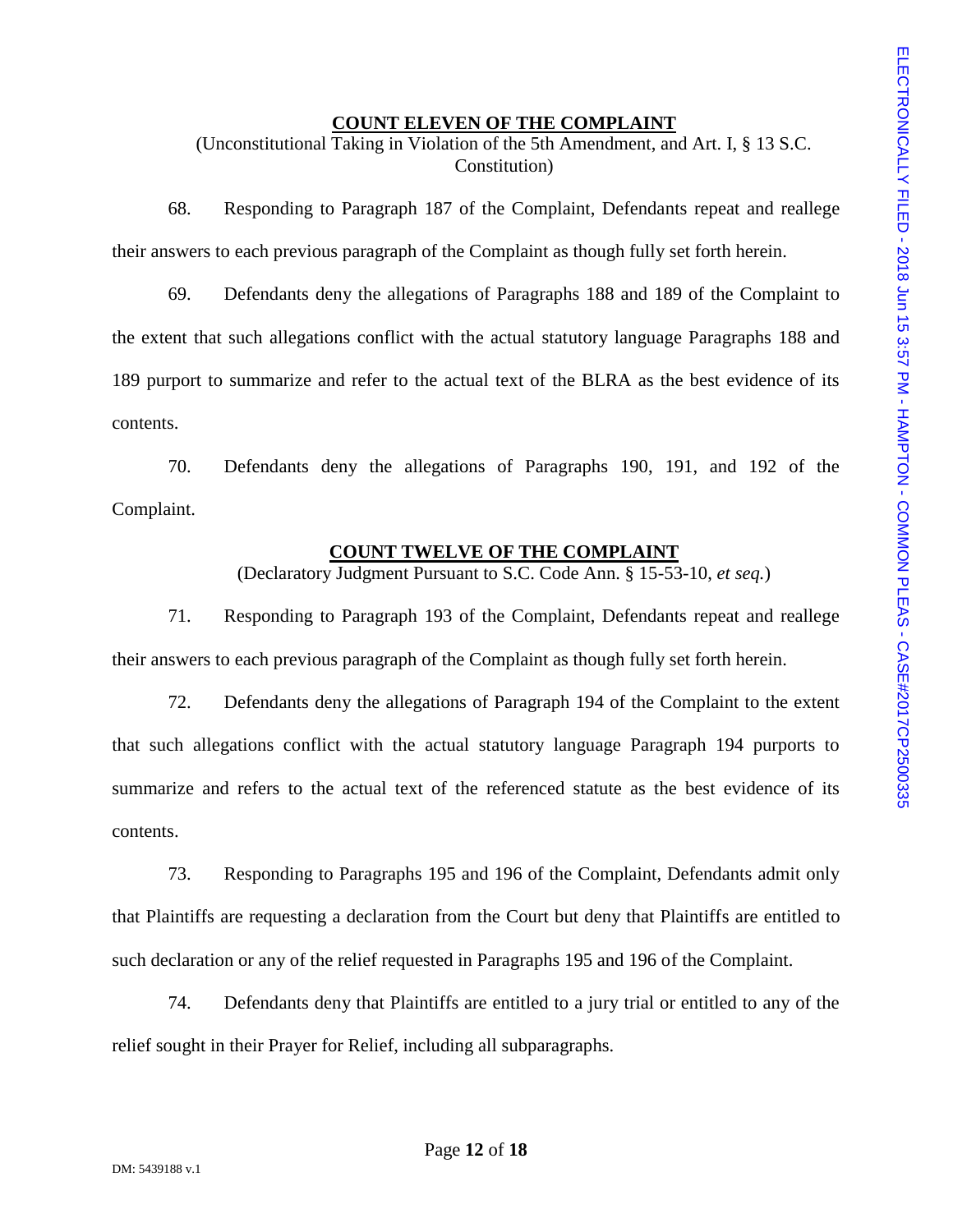# **FOR A SECOND DEFENSE** (Lack of Subject Matter Jurisdiction)

**FOR A SECOND DEFENSE**<br>
(Lack of Subject Matter Jurisdiction)<br>
75. In 2009, 2010, 2011, 2012, 2015, and 2016, the PSC issued final orders in<br>
Fings on applications filed by SCE&G under the BLRA secking various forms of re proceedings on applications filed by SCE&G under the BLRA seeking various forms of relief. Some of these orders were appealed to the South Carolina Supreme Court, and all are now final. Under S.C. Code Ann. § 58-33-320, "no court of this state shall have jurisdiction to hear or determine any issue, case, or controversy concerning any matter which was or could have been determined in a proceeding before the commission [PSC] under this chapter [Utility Facility Siting and Environmental Protection, which includes the BLRA]…." Accordingly, this court lacks subject matter jurisdiction to hear or determine any matter that was raised or could have been raised in any of the proceedings before the PSC. In addition, any matter that has been determined by the South Carolina Appellate Courts is the law of the case and may not be revisited.

# **FOR A THIRD DEFENSE**

(Estoppel, Lack of Standing)

76. As ratepayers, Plaintiffs would have received notice of their right to intervene as a party in any of the aforementioned six proceedings before the PSC on applications filed by SCE&G under the BLRA. Plaintiffs are now barred from raising any matter they could have raised as a party to any of these proceedings under the doctrines of Res Judicata, Collateral Estoppel, Law of the Case, and the Filed Rate Doctrine. In addition, Plaintiffs lack standing to pursue any of their claims.

## **FOR A FOURTH DEFENSE**

(Exclusive Jurisdiction of S.C. Public Service Commission)

77. The relief sought by the Plaintiffs is only available through the PSC, which has exclusive jurisdiction. Therefore, this action must be dismissed.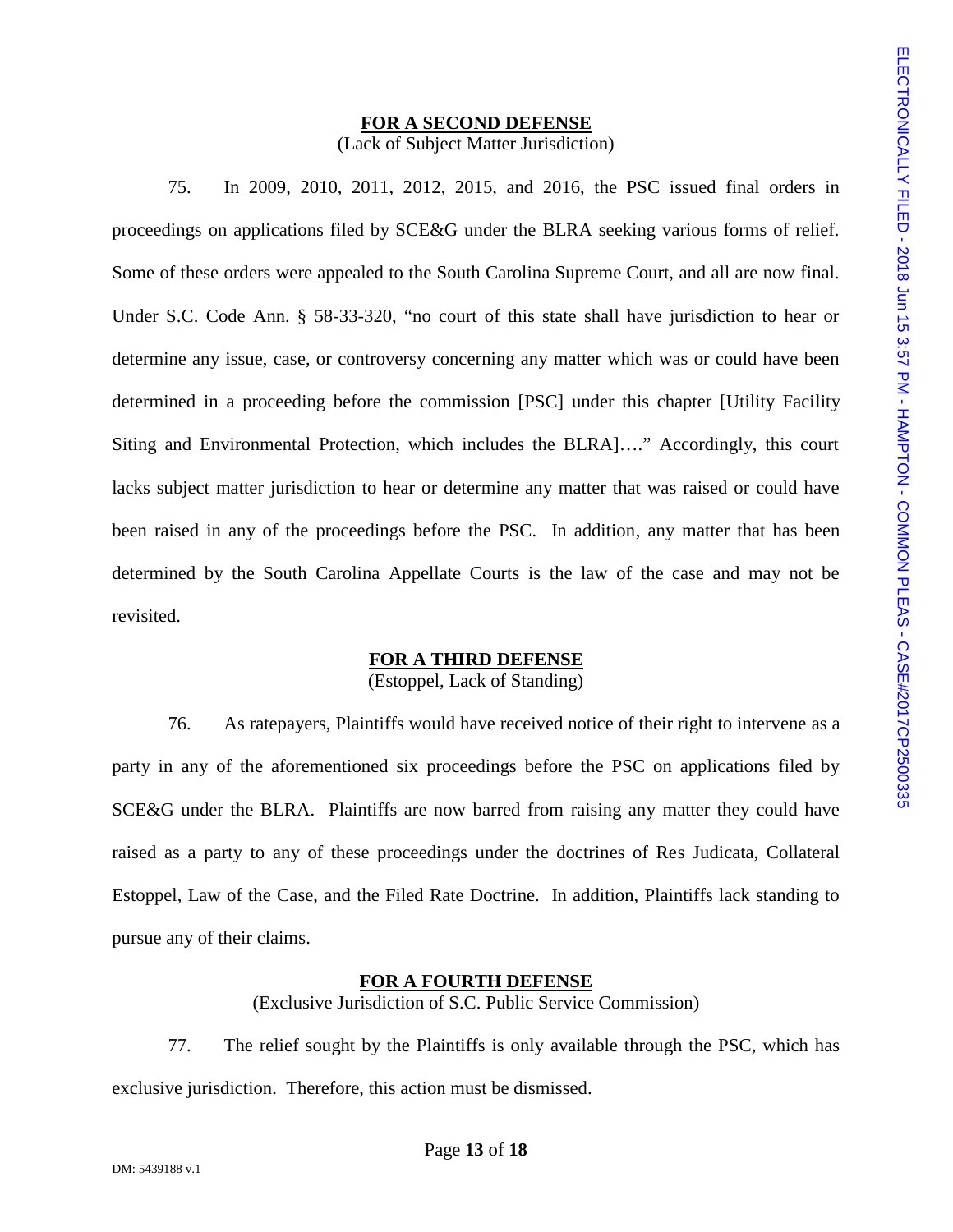#### **FOR A FIFTH DEFENSE**

(Primary Jurisdiction of S.C. Public Service Commission)

raise, and the Court should dismiss or stay the present action pending resolution of those issues by the PSC.

#### **FOR A SIXTH DEFENSE** (Rule 12(b)(8) SCRCP)

**FOR A FIFTH DEFENSE**<br>
78. In the alternative, the PSC has primary jurisdiction of the issues Plaintiffs seek to<br>
and the Court should dismiss or stay the present action pending resolution of those issues<br>
PSC.<br>
BOR A SIX 79. There are presently pending before the PSC other matters that involve SCE&G and its ratepayers or organizations representing its ratepayers that seek to raise the same issues as Plaintiffs: (1) *In Re: Friends of the Earth and Sierra Club, Complainant/Petitioner v. South Carolina Electric & Gas Company, Defendant/Respondent*, Docket No. 2017-207-E, filed June 22, 2017; and (2) *In Re: Request of the Office of Regulatory Staff for Rate Relief to SCE&G pursuant to S.C. Code Ann. § 58-27-920*, Docket No. 2017-305-E, filed September 26, 2017. Consequently, the present action should be dismissed pursuant to Rule 12(b)(8), SCRCP, or stayed.

## **FOR A SEVENTH DEFENSE**

(Failure to State a Claim, No Private Right of Action)

80. Plaintiffs' Complaint fails to state facts sufficient to constitute a cause of action against Defendants, or for which there is a private right of action.

# **FOR AN EIGHTH DEFENSE**

(Improper Venue)

81. Venue in this matter is improper in Hampton County pursuant to Rule 12(b)(3), SCRCP and applicable venue law.

#### **FOR A NINTH DEFENSE**

(Statute of Limitations)

82. Plaintiffs' claims are barred by any applicable statutes of limitation or repose.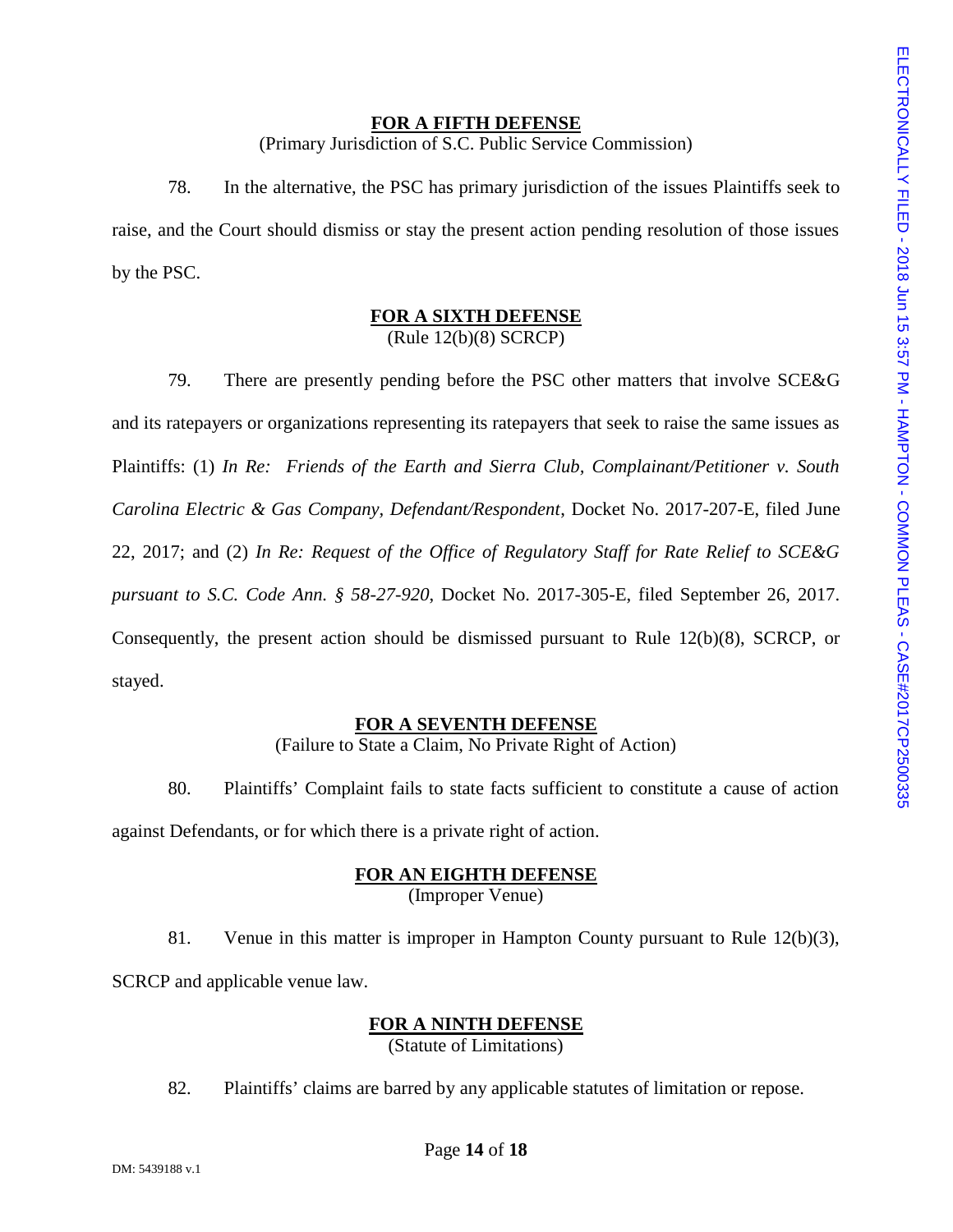### **FOR A TENTH DEFENSE** (Federal Preemption)

83. Plaintiffs' claims are barred in whole or in part by the doctrine of federal preemption because certain expenses incurred by SCE&G were required by federal law, including but not limited to the Atomic Energy Act of 1954 (as amended), federal regulations promulgated thereunder, and requirements of the Nuclear Regulatory Commission for purposes of federal licensing and regulation of certain nuclear materials and facilities based on the common defense and security and radiological health and safety.

#### **FOR AN ELEVENTH DEFENSE**

(Failure to Exhaust Administrative Remedies)

84. Plaintiffs' claims are barred as a result of their failure to pursue and to exhaust administrative remedies.

# **FOR A TWELFTH DEFENSE**

(Economic Loss Rule)

85. Plaintiffs' tort claims are barred by the Economic Loss Rule because of the nature of the relationship between Defendants and Plaintiffs.

## **FOR A THIRTEENTH DEFENSE** (Ripeness)

86. Plaintiffs' claims are not ripe for prosecution.

## **FOR A FOURTEENTH DEFENSE** (Equitable Defenses)

87. Plaintiffs' claims are barred by any and all equitable defenses available to

Defendants, including, but not limited to, the doctrines of laches, waiver, and/or estoppel.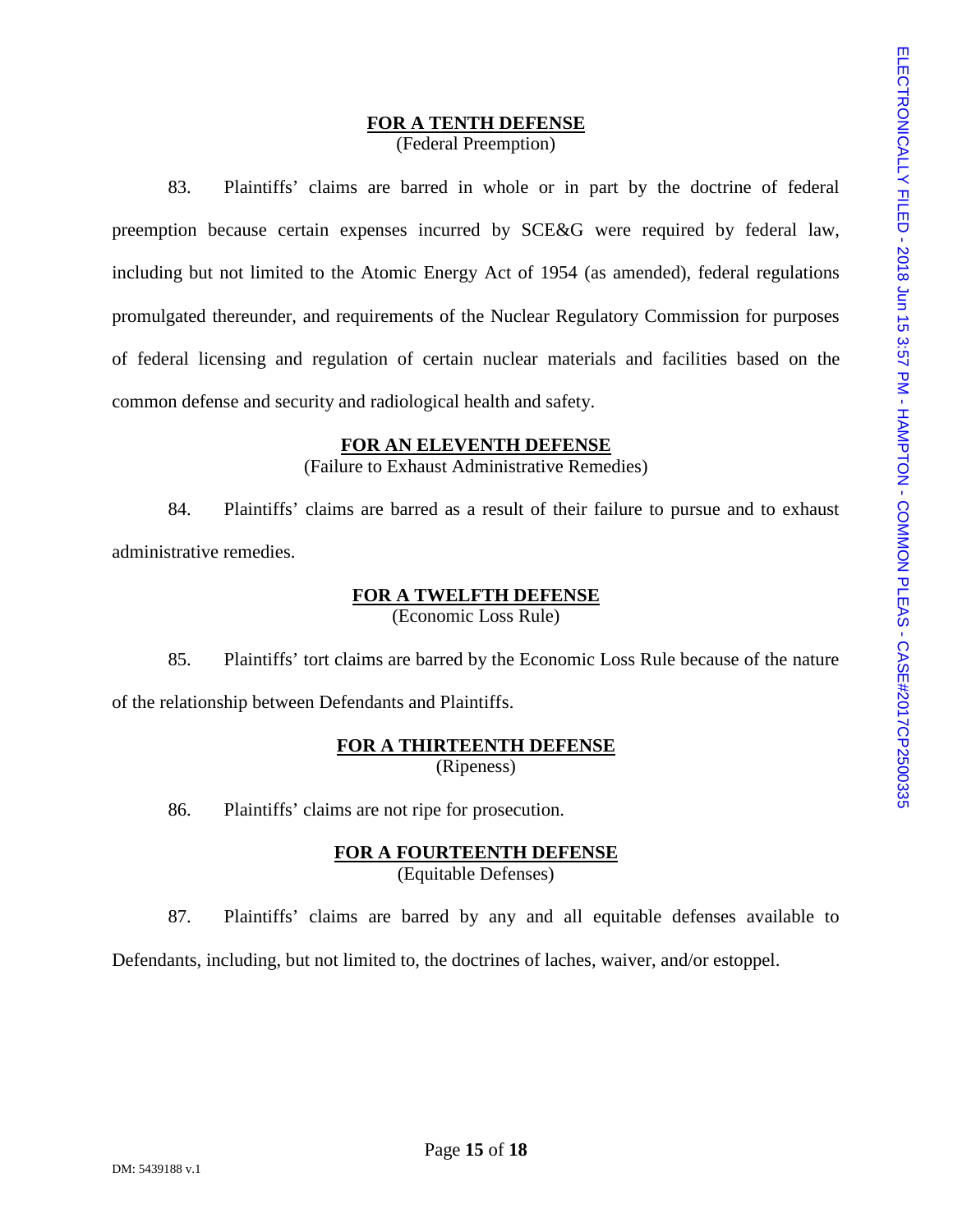#### **FOR A FIFTEENTH DEFENSE**

(Class Action Not Proper)

88. This action should not proceed as a Class Action pursuant to Rule 23, SCRCP, because the requisite elements are not met.

## **FOR A SIXTEENTH DEFENSE**

(State Law Preemption)

and other applicable South Carolina statutes and regulations.

## **FOR A SEVENTEENTH DEFENSE** (Acts of Third Parties)

**EXAMBITEENTH DEFENSE**<br>
88. This action should not proceed as a Class Action pursuant to Rule 23, SCRCP,<br>
the requisite elements are not met.<br> **EOR A SIXTEENTH DEFENSE**<br>
(State Law Preemption)<br>
99. Plaintiffs' claims shou 90. Plaintiffs' cause of action for negligence should be dismissed in whole or in part because Plaintiffs' damages were proximately caused by intervening and superseding events and acts of third parties, for which Defendants are not responsible.

## **FOR AN EIGHTEENTH DEFENSE**

(Lack of Foreseeability)

91. Plaintiffs' cause of action for negligence should be dismissed because Plaintiffs'

damages were caused by unforeseeable acts and events, for which Defendants are not responsible.

#### **FOR A NINETEENTH DEFENSE**

(Due Process of Law)

92. Plaintiffs' claims, if permitted to proceed, would upset and violate Defendants'

rights to due process pursuant to the South Carolina and United States Constitutions.

#### **FOR A TWENTIETH DEFENSE**

(Voluntary Payment Doctrine)

93. Plaintiffs' claims are barred, in whole or in part, by the doctrine of Voluntary

Payment.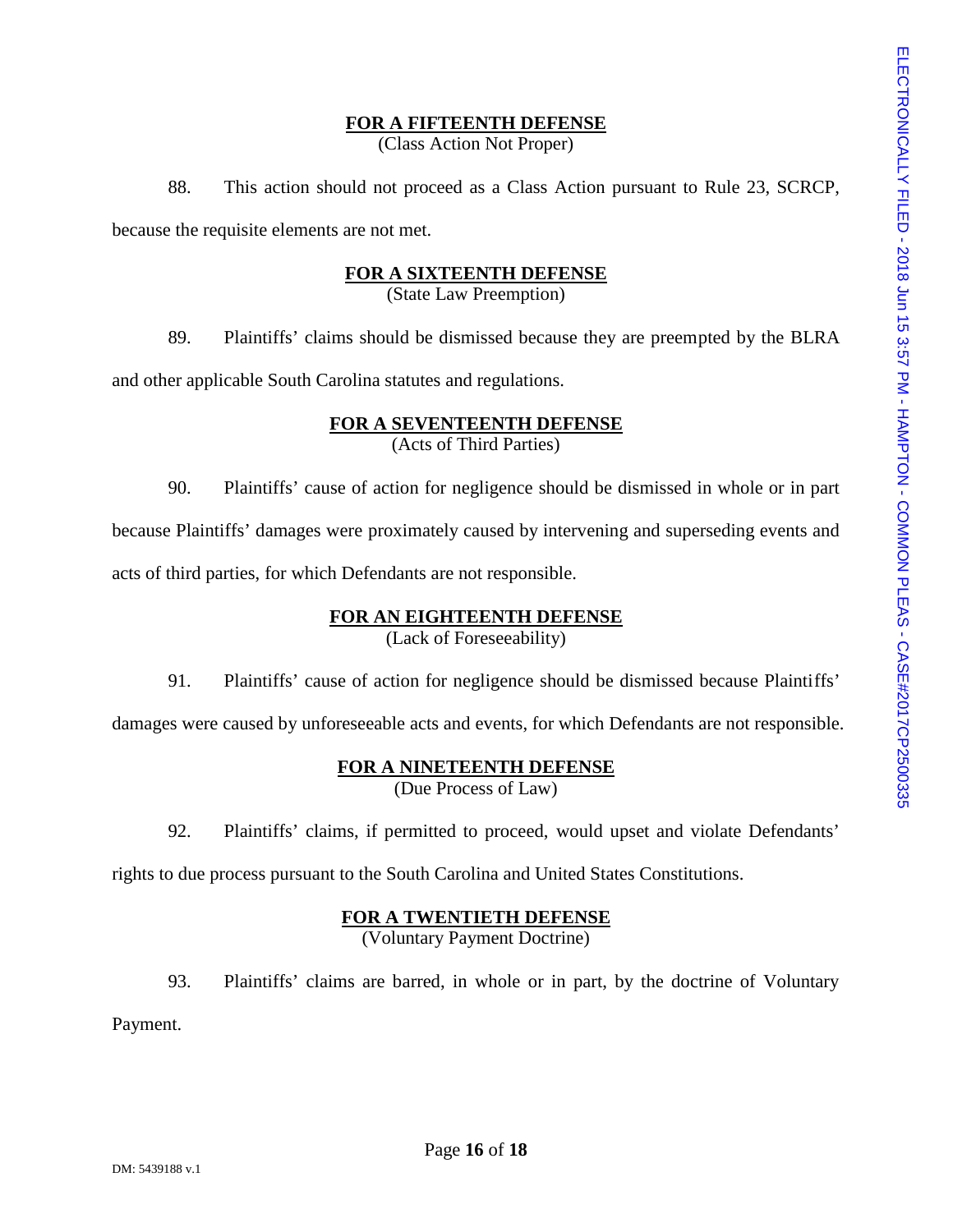#### **FOR A TWENTY-FIRST DEFENSE** (Filed Rate Doctrine)

94. Plaintiffs' claims are barred, in whole or in part, by the filed rate doctrine.

# **FOR A TWENTY-SECOND DEFENSE**

(Punitive Damages Prohibited)

Fourteenth Amendments of the United States Constitution and Article I, Section 3 of the South Carolina Constitution.

# **FOR A TWENTY-THIRD DEFENSE** (Lack of State Actor)

96. Plaintiffs' taking claim against Defendants is barred because Defendants are not state actors.

## **FOR A TWENTY-FOURTH DEFENSE** (Other Potential Defenses)

97. Defendants intend to rely on any and all other available defenses as may be developed through discovery and the evidence.

**FOR A TWENTY-FIRST DEFENSE**<br>
94. Plaintiffs' claims are barred, in whole or in part, by the filed rate doctrine.<br> **FOR A TWENTY-SECOND DEFENSE**<br>
95. Plaintiffs' claims for punitive damages are barred by the Fifth, Sixth, WHEREFORE, having fully answered the Consolidated Complaint, Defendants South Carolina Electric and Gas Company and SCANA Corporation pray that the Court look into the matters and things alleged in the Consolidated Complaint, dismiss the Consolidated Complaint with prejudice, or in the alternative, without prejudice under the doctrine of primary jurisdiction, and for such other and further relief as the Court may deem just and proper.